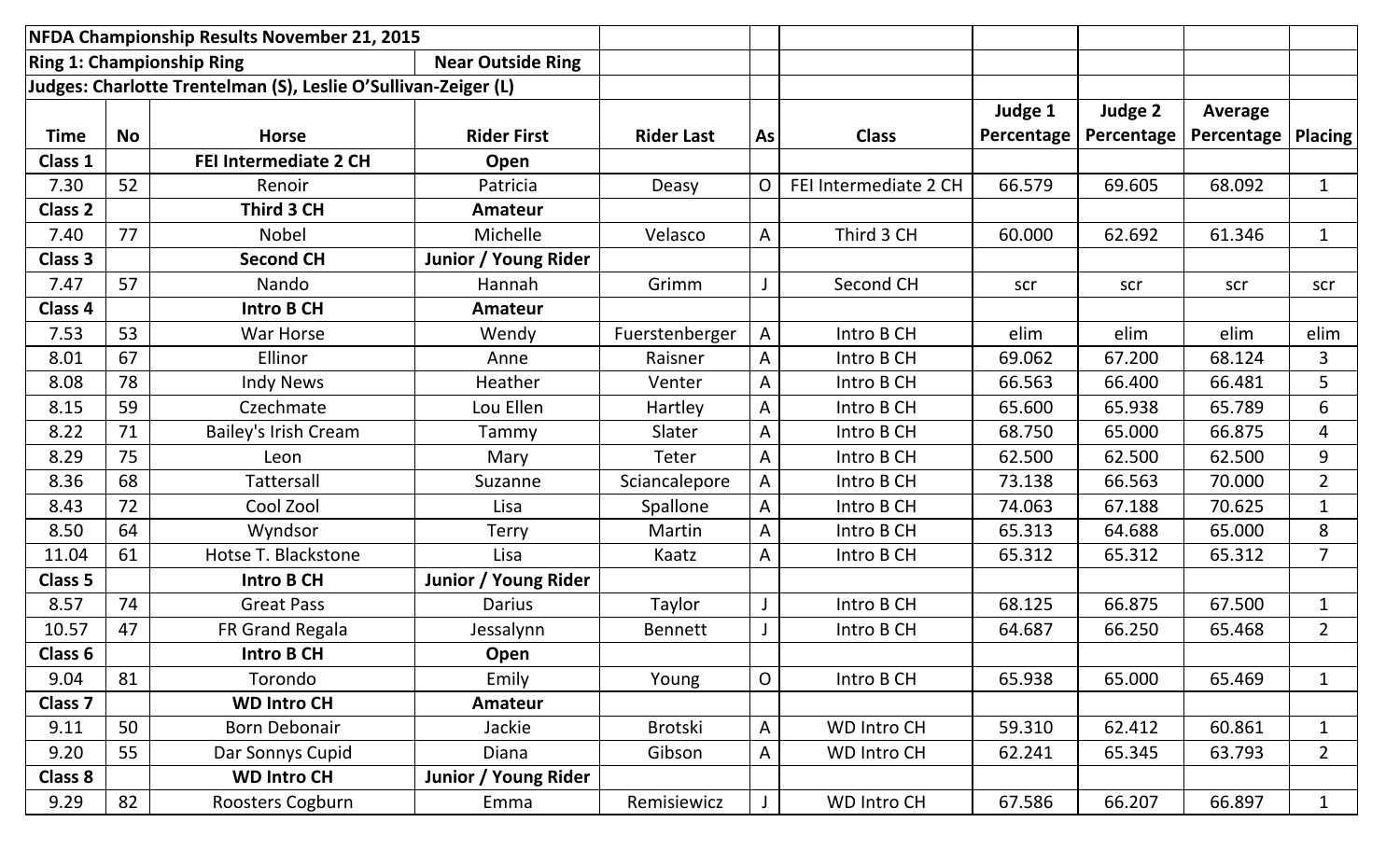| Class 9  |    | <b>Training CH</b>                             | <b>Amateur</b>       |                        |                |                     |        |        |        |                |
|----------|----|------------------------------------------------|----------------------|------------------------|----------------|---------------------|--------|--------|--------|----------------|
| 9.52     | 66 | Fortunate                                      | Dawn                 | McLane                 | A              | <b>Training CH</b>  | 69.318 | 66.590 | 67.954 | $2^{\circ}$    |
| 9.59     | 73 | Rudger fan it Noarderein                       | Lisa                 | Spallone               | $\overline{A}$ | <b>Training CH</b>  | elim   | elim   | elim   | elim           |
| 10.06    | 69 | Donna Gracia                                   | Linda                | Scott                  | A              | <b>Training CH</b>  | 70.454 | 70.909 | 70.227 | $\mathbf{1}$   |
| 10.13    | 61 | Hotse T. Blackstone                            | Lisa                 | Kaatz                  | A              | <b>Training CH</b>  | 60.227 | 65.000 | 62.613 | 4              |
| 10.20    | 80 | Momma's Harley                                 | Denise               | <b>Williams</b>        | A              | <b>Training CH</b>  | 64.772 | 64.090 | 64.840 | $\overline{3}$ |
| 10.34    | 46 | <b>Dominick</b>                                | Mary                 | <b>Baer Fiorentino</b> | A              | <b>Training CH</b>  | 63.409 | 60.227 | 61.818 | 5              |
| Class 10 |    | <b>Training CH</b>                             | Open                 |                        |                |                     |        |        |        |                |
| 10.27    | 81 | Torondo                                        | Emily                | Young                  | $\mathsf{O}$   | <b>Training CH</b>  | 60.454 | 60.909 | 60.682 | $\overline{3}$ |
| 10.50    | 58 | John Chevalier                                 | Amber                | Hagin                  | $\mathsf{O}$   | <b>Training CH</b>  | 63.181 | 63.863 | 63.522 | $2^{\circ}$    |
| 11.11    | 62 | Sampson                                        | Maryann              | Kinney                 | $\mathsf{O}$   | <b>Training CH</b>  | 68.636 | 64.772 | 66.104 | $\mathbf{1}$   |
| Class 11 |    | <b>Training CH</b>                             | Junior / Young Rider |                        |                |                     |        |        |        |                |
| 10.41    | 48 | Hermione                                       | Shelby               | <b>Brazeal</b>         |                | <b>Training CH</b>  | 63.636 | 66.818 | 65.227 | $\overline{4}$ |
| Class 12 |    | <b>First CH</b>                                | <b>Amateur</b>       |                        |                |                     |        |        |        |                |
| 11.18    | 76 | And A Nod                                      | <b>Barbara</b>       | Turner                 | A              | <b>First CH</b>     | scr    | scr    | scr    | scr            |
| 11.25    | 54 | SS Seraphina                                   | Heather              | <b>Fultz</b>           | $\overline{A}$ | <b>First CH</b>     | 74.117 | 71.323 | 72.720 | $\mathbf{1}$   |
| 11.32    | 44 | Sambuca                                        | Karin                | Andra                  | $\overline{A}$ | <b>First CH</b>     | 67.058 | 67.058 | 67.058 | $\overline{2}$ |
| Class 13 |    | <b>WD Level 1 CH</b>                           | <b>Amateur</b>       |                        |                |                     |        |        |        |                |
| 11.39    | 45 | Party at the Ritz                              | <b>Barbara</b>       | Aponte                 | A              | WD Level 1 CH       | 66.333 | 66.444 | 66.388 | $\mathbf{1}$   |
| Class 14 |    | <b>WD Level 1 CH</b>                           | Junior / Young Rider |                        |                |                     |        |        |        |                |
| 11.48    | 65 | Briga San                                      | Emily                | McClamma               |                | WD Level 1 CH       | 64.555 | 66.777 | 65.660 | $\mathbf{1}$   |
| Class 15 |    | <b>WD Level 2 CH</b>                           | Junior / Young Rider |                        |                |                     |        |        |        |                |
| 11.57    | 79 | Apttobe Rowdyote                               | Hannah               | Whray                  |                | WD Level 2 CH       | 71.354 | 66.145 | 68.749 | $\mathbf{1}$   |
| 12.06    |    | Lunch and Awards for Intro, Training and Basic |                      |                        |                |                     |        |        |        |                |
| Class 16 |    | <b>MFS First CH</b>                            |                      |                        |                |                     |        |        |        |                |
| 1.15     | 54 | SS Seraphina                                   | Heather              | Fultz                  | A              | <b>MFS First CH</b> | 78.900 | 75.666 | 77.283 | $\mathbf{1}$   |
| 1.25     | 57 | Nando                                          | Hannah               | Grimm                  |                | <b>MFS First CH</b> | scr    | scr    | scr    | scr            |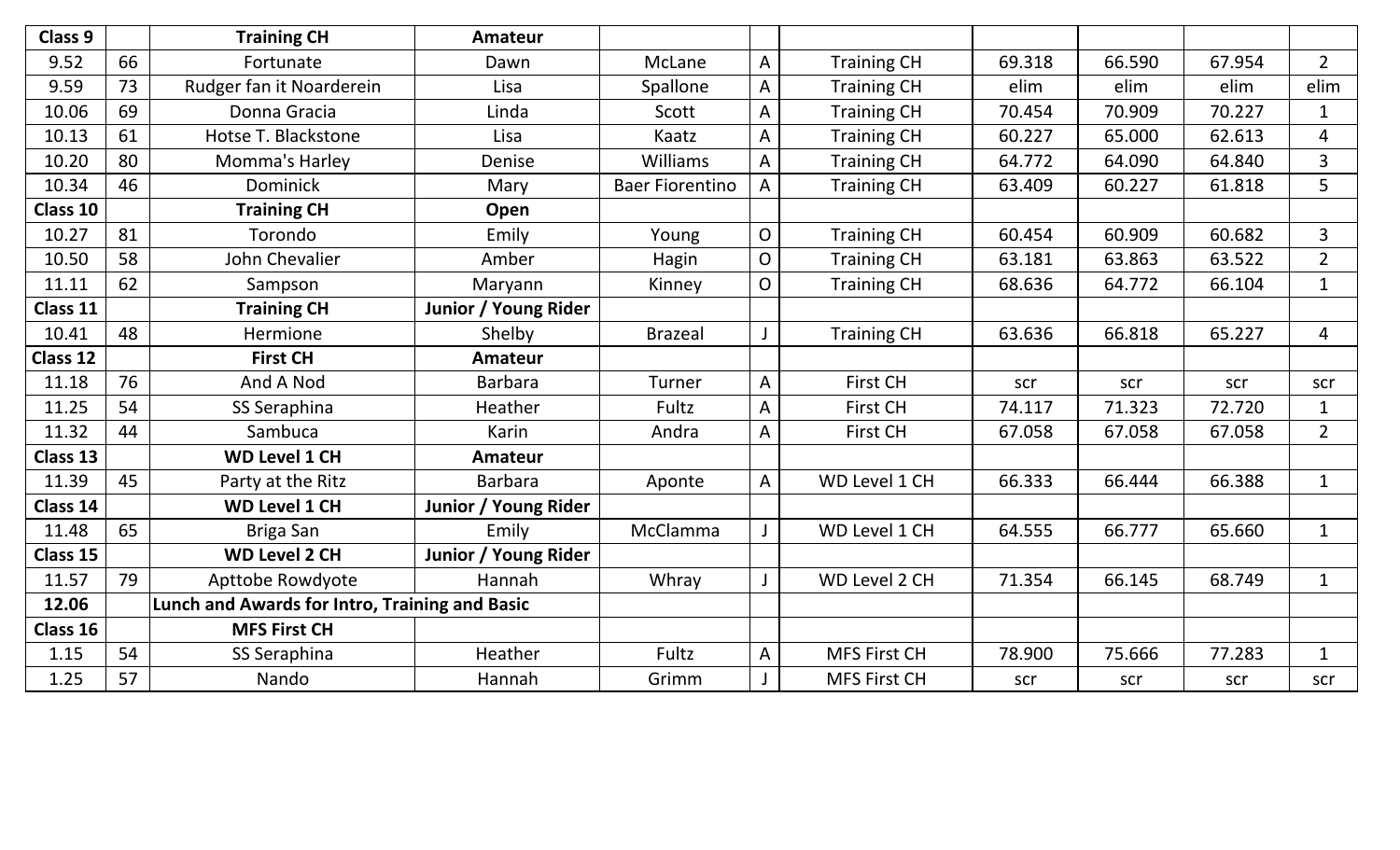| Class 17        |     | <b>WD Musical CH</b>                              | Junior / Young Rider |                 |                |                      |            |                |        |              |
|-----------------|-----|---------------------------------------------------|----------------------|-----------------|----------------|----------------------|------------|----------------|--------|--------------|
| 1.35            | 79  | Apttobe Rowdyote                                  | Hannah               | Whray           |                | <b>WD Musical CH</b> | 75.000     | 71.300         | 76.150 | $\mathbf{1}$ |
| Class 18        |     | <b>First CH</b>                                   | Open                 |                 |                |                      |            |                |        |              |
| 1.45            | 56  | Justice                                           | Suzanne              | Graham          | $\overline{O}$ | First CH             | 71.617     | 69.264         | 70.441 | $\mathbf{1}$ |
| 1.52            | 58  | John Chevalier                                    | Amber                | Hagin           | $\overline{O}$ | First CH             | 64.900     | 60.400         | 62.650 | $2^{\circ}$  |
| Class 19        |     | <b>Second CH</b>                                  | <b>Amateur</b>       |                 |                |                      |            |                |        |              |
| 1.59            | 49  | Revolver                                          | Shantel              | <b>Brooks</b>   | $\mathsf{A}$   | Second CH            | 64.900     | 61.800         | 63.350 | $\mathbf{1}$ |
| 2.06            | 63  | Peron's Paris                                     | Sandra               | Lucas           | A              | Second CH            | 62.400     | 61.500         | 61.950 | $2^{\circ}$  |
| <b>Class 20</b> |     | <b>WD 1-2</b>                                     | Junior / Young Rider |                 |                |                      | Percentage | <b>Placing</b> |        |              |
| 2.13            | 222 | Miss Little Jill                                  | Jayci                | Ihlenfeldt      |                | <b>WD 1-2</b>        | 60.900     | $\overline{2}$ |        |              |
| 2.22            | 65  | Briga San                                         | Emily                | McClamma        |                | <b>WD 1-2</b>        | 61.900     | $\mathbf{1}$   |        |              |
| Class 21        |     | <b>WD Intro 4</b>                                 | Junior / Young Rider |                 |                |                      |            |                |        |              |
| 2.31            | 239 | <b>Sweet Princess Diana</b>                       | Savannah             | Williams        |                | WD Intro 4           | 65.700     | $\mathbf{1}$   |        |              |
| <b>Class 22</b> |     | <b>WD Basic 3</b>                                 | Amateur              |                 |                |                      |            |                |        |              |
| 2.40            | 232 | Dreamin By The Bay                                | Gabrielle            | Santiso         | $\mathsf{A}$   | <b>WD Basic 3</b>    | 67.700     | $\mathbf{1}$   |        |              |
| Class 23        |     | First 3                                           | Jr/YR/AA             |                 |                |                      |            |                |        |              |
| 2.49            | 238 | Lucky Blue Boy                                    | Landyn               | <b>Williams</b> |                | First 3              | 62.600     | $\mathbf{1}$   |        |              |
| 2.56            | 76  | And A Nod                                         | Barbara              | Turner          | A              | First 3              | scr        | scr            |        |              |
| Class24         |     | <b>Training 3</b>                                 | Junior / Young Rider |                 |                |                      |            |                |        |              |
| 3.03            | 227 | Charlie Chaplin                                   | Emma                 | Mersereau       |                | Training 3           | 65.700     | $\mathbf{1}$   |        |              |
| 3.10            | 237 | Skip's Easy Jo                                    | Annemarie            | Walsh           |                | Training 3           | 61.100     | $\overline{2}$ |        |              |
| 3.17            |     | <b>Awards for First Level and Up and Musicals</b> |                      |                 |                |                      |            |                |        |              |
|                 |     |                                                   |                      |                 |                |                      |            |                |        |              |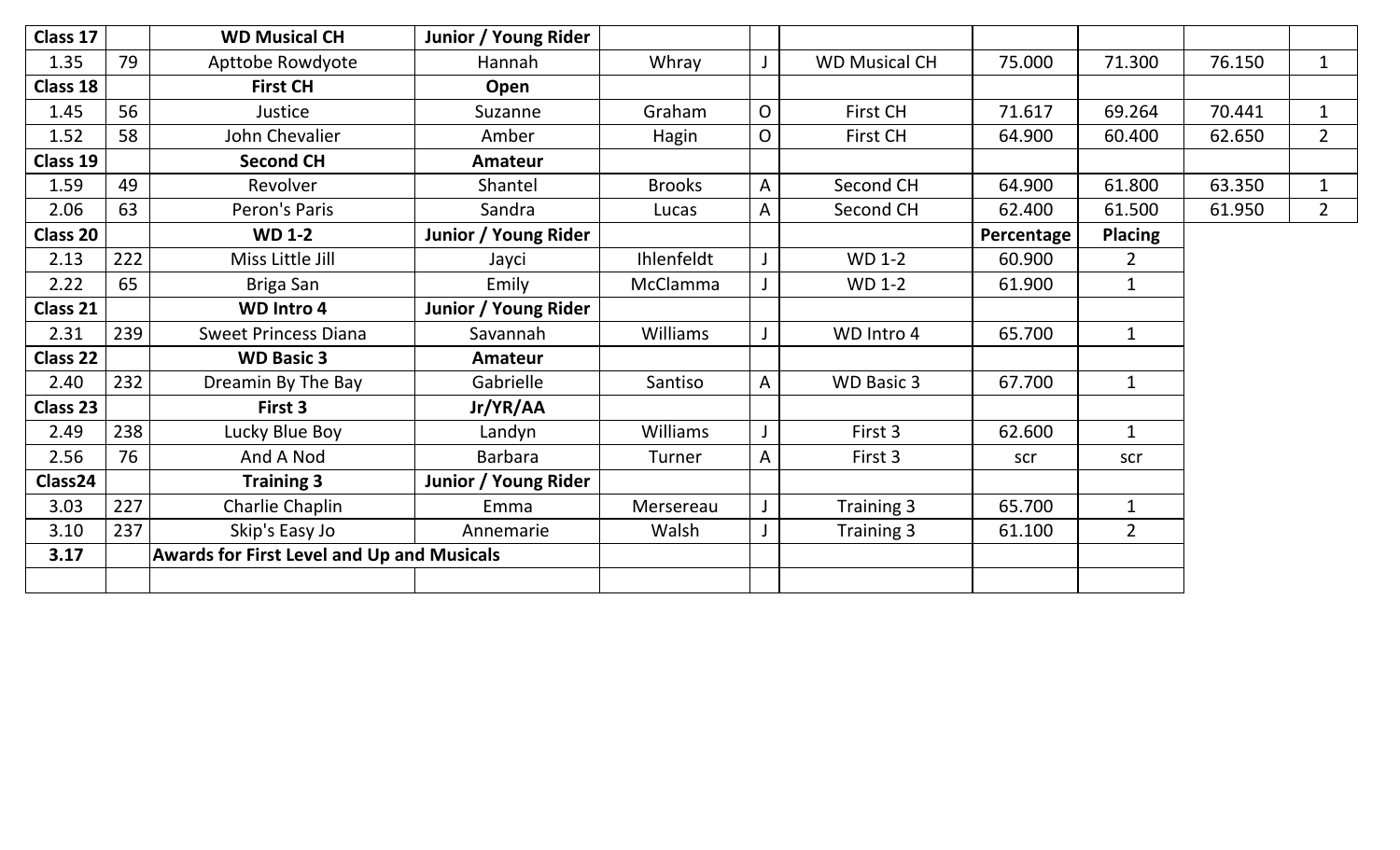| Ring 2:         |           | <b>Judge: Kristen Petzold (L)</b> |                      | <b>Far Outside Ring</b> |    |                   | Percentage | <b>Placing</b> |
|-----------------|-----------|-----------------------------------|----------------------|-------------------------|----|-------------------|------------|----------------|
| <b>Time</b>     | <b>No</b> | <b>Horse</b>                      | <b>Rider First</b>   | <b>Rider Last</b>       | As | <b>Class</b>      |            |                |
| Class 25        |           | Second 1                          | JR/YR/Open/AA        |                         |    |                   |            |                |
| 9.00            | 230       | Pasha                             | Julie                | Quintrall               | A  | Second 1          | 50.303     | $\overline{2}$ |
| 9.07            | 228       | Emma                              | <b>Bernard</b>       | Mullady                 | O  | Second 1          | 60.151     | $\mathbf{1}$   |
| 9.14            | 238       | Lucky Blue Boy                    | Landyn               | Williams                |    | Second 1          | 49.848     | 3              |
| Class 26        |           | <b>Intro A</b>                    | <b>Amateur</b>       |                         |    |                   |            |                |
| 9.21            | 223       | Roxi                              | Jennifer             | James                   | A  | Intro A           | scr        | scr            |
| 9.28            | 75        | Leon                              | Mary                 | Teter                   | A  | Intro A           | 63.437     | $\overline{2}$ |
| 9.35            | 67        | Ellinor                           | Anne                 | Raisner                 | A  | Intro A           | 65.625     | $\mathbf{1}$   |
| Class 27        |           | <b>Training 1</b>                 | Junior / Young Rider |                         |    |                   |            |                |
| 9.42            | 48        | Hermione                          | Shelby               | <b>Brazeal</b>          |    | Training 1        | 67.608     | $\mathbf{1}$   |
| 9.49            | 227       | Charlie Chaplin                   | Emma                 | Mersereau               |    | Training 1        | 58.913     | $\overline{2}$ |
| Class 26        |           | <b>Training 1</b>                 | AA / Open            |                         |    |                   |            |                |
| 9.56            | 225       | Eden                              | Katie                | Kimball                 | A  | Training 1        | 60.869     | $\mathbf{1}$   |
| 10.03           | 235       | Summer's Catch                    | Jayne                | <b>Shults</b>           | A  | Training 1        | 58.695     | 3              |
| 10.10           | 78        | <b>Indy News</b>                  | Heather              | Venter                  | A  | Training 1        | 58.478     | 4              |
| 10.17           | 220       | Sargent                           | Christine            | Cramer                  | O  | Training 1        | 60.086     | $\overline{2}$ |
| Class 27        |           | <b>WD Intro 3</b>                 | Junior / Young Rider |                         |    |                   |            |                |
| 10.24           | 239       | <b>Sweet Princess Diana</b>       | Savannah             | Williams                |    | WD Intro 3        | 60.000     | $\mathbf{1}$   |
| <b>Class 28</b> |           | <b>WD Basic 1</b>                 | Amateur              |                         |    |                   |            |                |
| 10.33           | 232       | Dreamin By The Bay                | Gabrielle            | Santiso                 | A  | <b>WD Basic 1</b> | 71.935     | $\mathbf{1}$   |
| <b>Class 29</b> |           | <b>WD Basic 4</b>                 | Junior / Young Rider |                         |    |                   |            |                |
| 10.42           | 222       | Miss Little Jill                  | Jayci                | Ihlenfeldt              |    | <b>WD Basic 4</b> | 59.558     | $\mathbf{1}$   |
| <b>Class 30</b> |           | <b>WDL1-3</b>                     | Junior / Young Rider |                         |    |                   |            |                |
| 10.51           | 65        | Briga San                         | Emily                | McClamma                | J  | WD L 1-3          | 61.578     | 1              |
| Class 31        |           | Intro B                           | Junior / Young Rider |                         |    |                   |            |                |
| 11.14           | 221       | Aeterna Stella                    | Kakki                | Fant                    |    | Intro B           | 70.000     | $\mathbf{1}$   |
| 11.21           | 74        | <b>Great Pass</b>                 | Darius               | Taylor                  |    | Intro B           | 65.937     | $\overline{2}$ |
| 11.28           | 224       | Just in Timee                     | Victoria             | Kelley                  |    | Intro B Q         | 61.562     | 3              |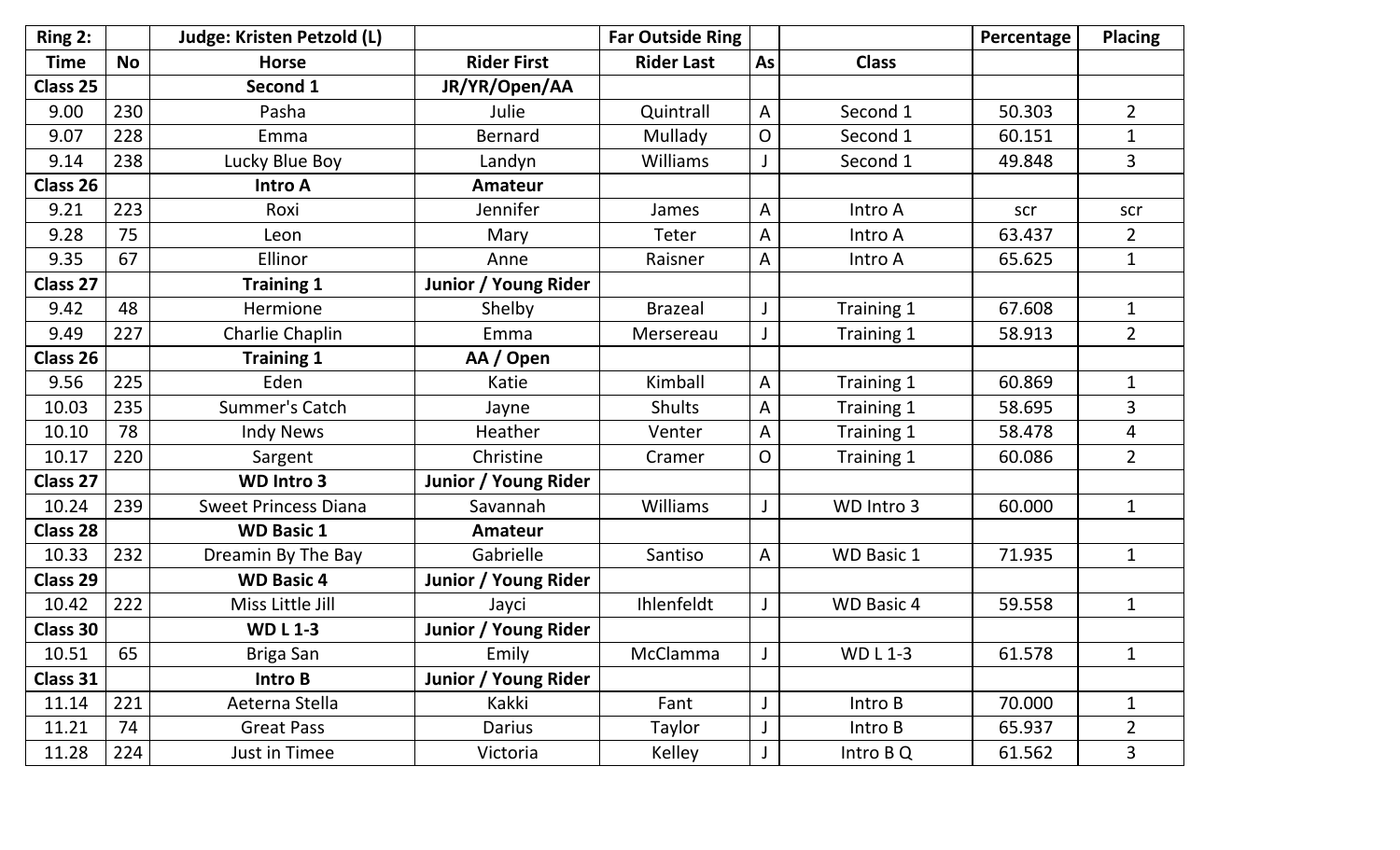| <b>Class 32</b> |     | Intro B              | Amateur              |                |              |            |        |                |
|-----------------|-----|----------------------|----------------------|----------------|--------------|------------|--------|----------------|
| 11.35           | 225 | Eden                 | Katie                | Kimball        | A            | Intro B    | 63.125 | 3              |
| 11.42           | 67  | Ellinor              | Anne                 | Raisner        | A            | Intro B    | 66.562 | $\mathbf{1}$   |
| 11.49           | 78  | <b>Indy News</b>     | Heather              | Venter         | A            | Intro B    | 63.437 | $\overline{2}$ |
| 11.56           | 53  | War Horse            | Wendy                | Fuerstenberger | A            | Intro B Q  | 59.062 | 5              |
| 12.03           | 226 | Chevelle             | <b>Terry</b>         | Martin         | A            | Intro B    | 61.875 | 4              |
| Class 33        |     | <b>Second 2</b>      | Open                 |                |              |            |        |                |
| 12.10           | 228 | Emma                 | Bernard              | Mullady        | O            | Second 2   | 64.230 | $\mathbf{1}$   |
| Class 34        |     | Second 3             | Amateur              |                |              |            |        |                |
| 12.17           | 230 | Pasha                | Julie                | Quintrall      | $\mathsf{A}$ | Second 3   | elim   | elim           |
| Class 35        |     | Intro C              | JR/AA                |                |              |            |        |                |
| 12.24           | 235 | Summer's Catch       | Jayne                | <b>Shults</b>  | A            | Intro C    | 61.000 | $\overline{4}$ |
| 12.31           | 224 | Just in Timee        | Victoria             | Kelley         |              | Intro C    | 63.500 | $\overline{2}$ |
| 12.38           | 59  | Czechmate            | Lou Ellen            | Hartley        | A            | Intro C    | 68.250 | $\mathbf{1}$   |
| 12.45           | 71  | Bailey's Irish Cream | Tammy                | Slater         | A            | Intro C    | 62.250 | $\overline{3}$ |
| Class 36        |     | First 1              | JR/AA                |                |              |            |        |                |
| 1.45            | 69  | Donna Gracia         | Linda                | Scott          | A            | First 1    | scr    | scr            |
| 1.52            | 237 | Skip's Easy Jo       | Annemarie            | Walsh          |              | First 1    | 50.074 | $\mathbf{1}$   |
| Class 37        |     | <b>Training 2</b>    | Junior / Young Rider |                |              |            |        |                |
| 1.59            | 227 | Charlie Chaplin      | Emma                 | Mersereau      |              | Training 2 | 61.730 | $\overline{2}$ |
| 2.06            | 48  | Hermione             | Shelby               | <b>Brazeal</b> |              | Training 2 | 70.384 | $\mathbf{1}$   |